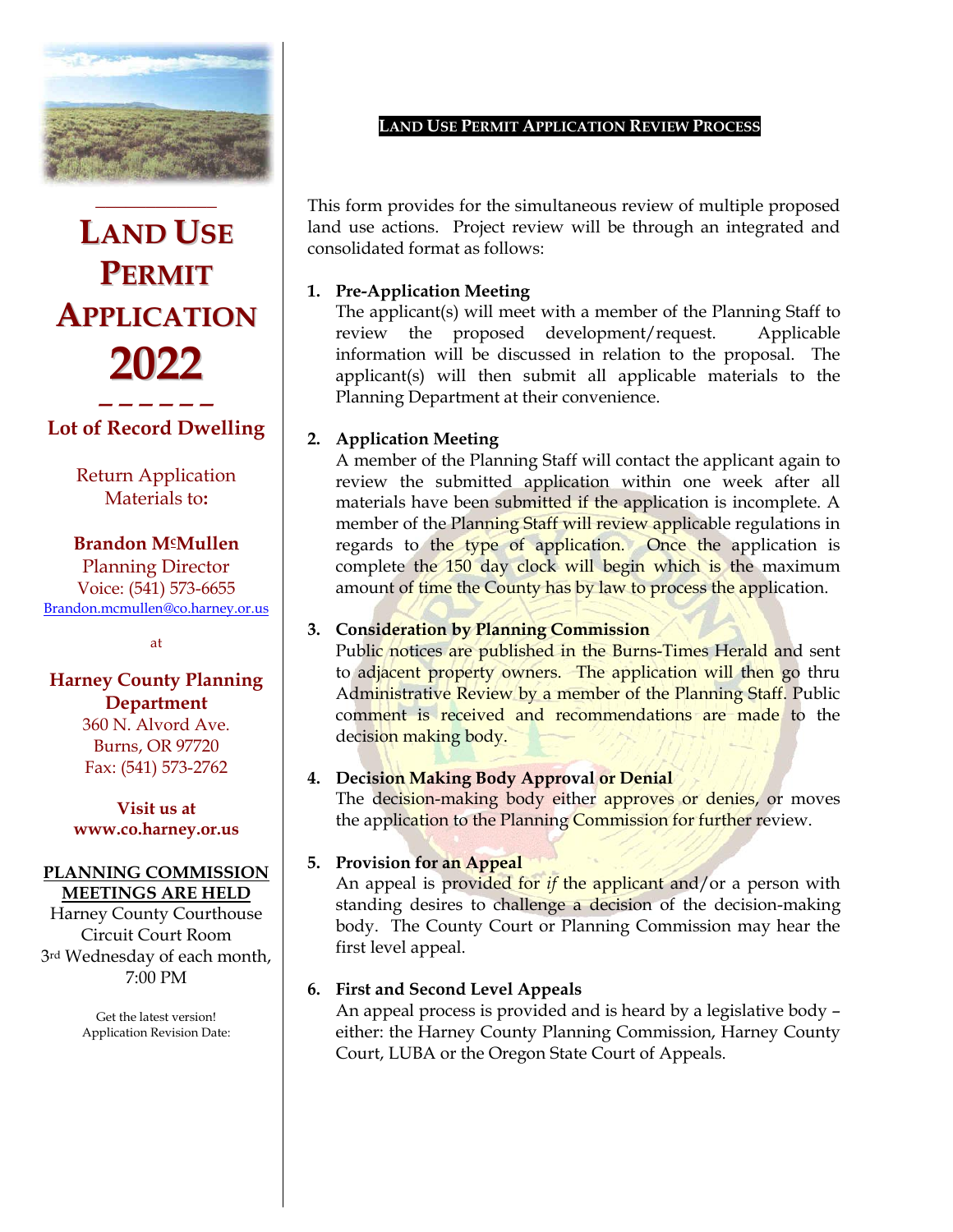**Project Application #:** *22-*



Date Complete:

Final Decision or Public Hearing Date:

# Harney County Planning **Land Use Permit Application 2022**

This application must be submitted to the Harney County Planning Department, 360 N. Alvord Ave, Burns, OR 97720, (541) 573-6655, and must be accompanied by a nonrefundable application fee(s). Acceptance of the application and fee(s) does not guarantee approval. **PLEASE COMPLETE THIS APPLICATION BY PRINTING CLEARLY WITH A BLUE or BLACK INK PEN (copies come out better). THANK YOU.**

## **Section 1: Contact Information**

| Name of Applicant:                                                                     |
|----------------------------------------------------------------------------------------|
| Address:<br>City, State, Zip:                                                          |
| Email & Telephone Number:                                                              |
| Name of current Property Owner(s):<br>( <i>If</i> Property Owner is not the applicant) |
| Address:                                                                               |
| City, State, Zip:                                                                      |
| Email & Telephone Number:                                                              |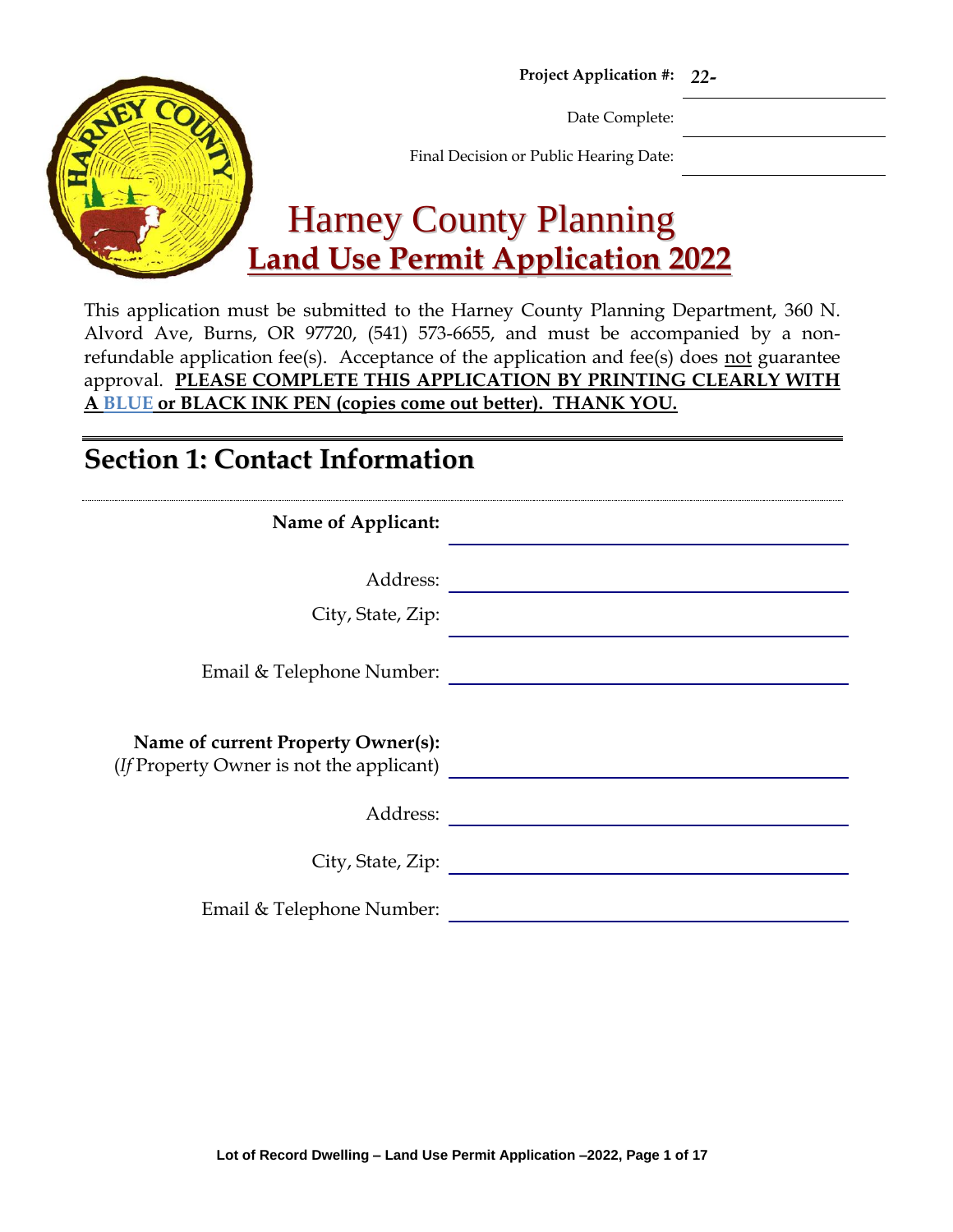## **Section 2: Type of Application and Fees**

**The following total must be paid when submitting an application**. (**Note:** Additional Costs will be billed and must be paid prior to receiving a decision on the application.)

| 冈           | <b>Type of Application:</b><br>(Alphabetically Listed)                                        | $\text{Fee}(s)$ : | Public<br>Comment<br>Period                                                                | Open<br>Record<br>Hearing | Decision<br>Made By                 | $1st$ and $2n$<br>Level<br>Appeal |
|-------------|-----------------------------------------------------------------------------------------------|-------------------|--------------------------------------------------------------------------------------------|---------------------------|-------------------------------------|-----------------------------------|
| $\boxtimes$ | Lot of Record Dwelling                                                                        | \$250.00          | $20 + days$                                                                                |                           | PD <sub>1</sub>                     | CC and<br>LUBA                    |
| $\boxtimes$ | Site Plan Review (required for all<br>applications):                                          | \$35.00           | Key for Abbreviations used above:<br>PD - Planning Director, PC - Plannin                  |                           |                                     |                                   |
| $\boxtimes$ | <b>County Clerk Recording Fee of</b><br><b>Findings and Decision:</b>                         | \$131.00          |                                                                                            | Land Use Board of Appeals | Commission, CC - County Court, LUBA |                                   |
| $\boxtimes$ | ** Rural Addressing: When<br>constructing a home.                                             | \$50.00/ea        | * It should be noted that appeals above LUB.<br>would go to the Oregon Court of Appeals an |                           |                                     |                                   |
|             | <b>TOTAL FEE</b><br>*** (see below for Additional Costs to<br>be billed and paid separately): | \$466.00          | possibly the Oregon Supreme Court<br>Application Fees are NON REFUNDABLI                   |                           |                                     |                                   |

**\*\*\*Advertisement Costs**: All land use applications will also have additional costs to be billed to the applicant **AFTER** the application is processed actual costs for public notice in the Burns-Times Herald, \$2.00 for every adjacent landowner that receives a public notice by mail, AND \$8.<sup>00</sup> for adjacent landowners map. *IF* applying for a Non Farm Dwelling an additional \$8.00 fee also applies to produce a Soils and 2000 acre Buffer Map. Other **Process Summary**

˚ **Application Fees are NON REFUNDABLE.** Waivers may be granted by the Planning Director upon special request.

mapping fees may also apply (See HCZO Section 9.050 for Filing Fee Schedule).

**Appeals:** There is a non-refundable fee when appealing to the Harney County Court of \$250.00 **NOT All Sections** of this Land Use Permit Application **may** be applicable to every type of application. Sections 1-3, p. 2-6 and Sections 11-12, p. 15–17 are required for every application.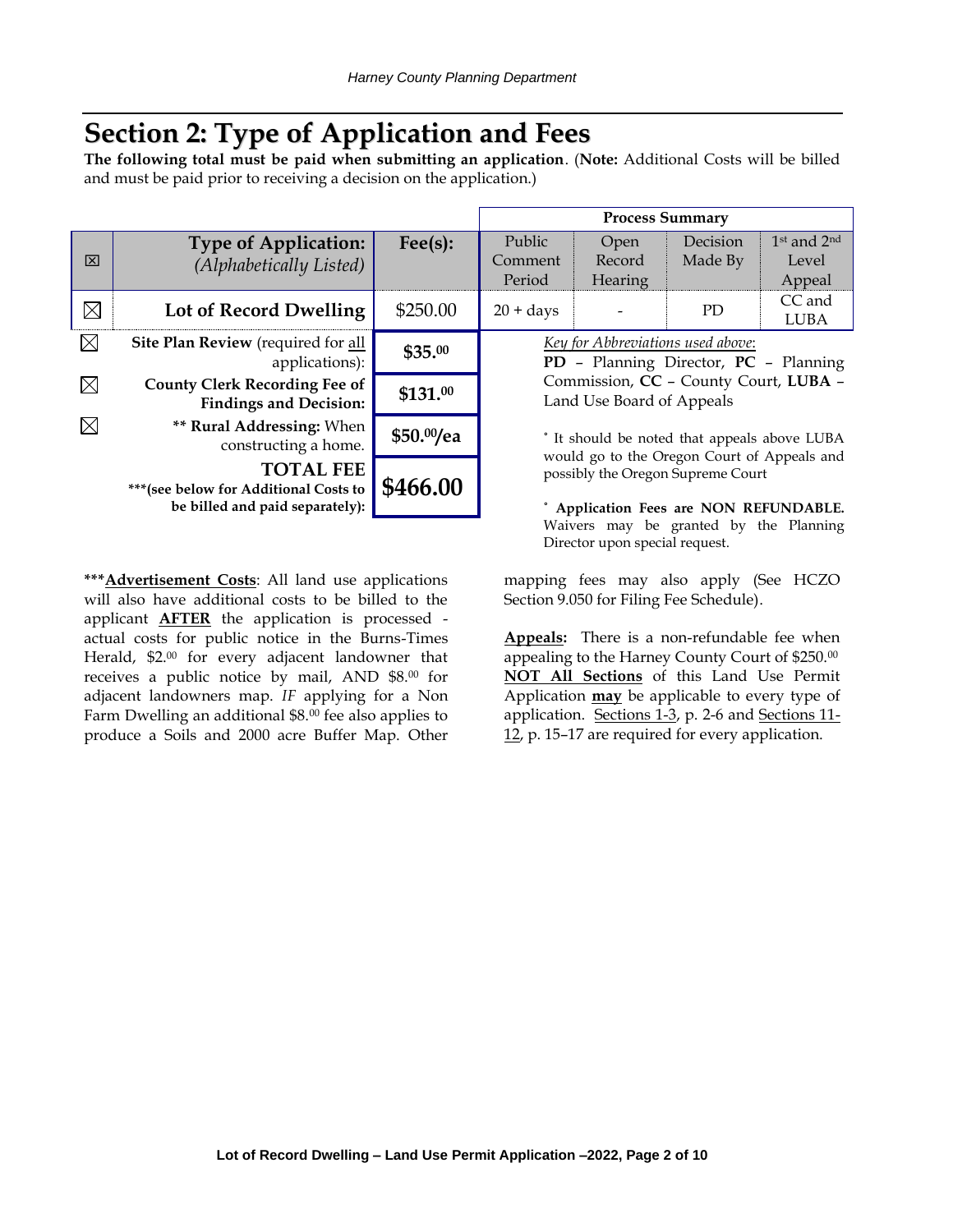# **Section 3: Property Information**

Complete this section.

| 1. <b>Location</b> of Property (Provide<br>directions you would give someone to<br>get to the property):                                                                                                                                 |                                                                                                                                                                                  |
|------------------------------------------------------------------------------------------------------------------------------------------------------------------------------------------------------------------------------------------|----------------------------------------------------------------------------------------------------------------------------------------------------------------------------------|
| 2. Has the Property or dwelling received<br>a Rural Address? If so, what is it?                                                                                                                                                          | No<br>Yes: $\_\_$                                                                                                                                                                |
| 3. Assessor's <b>Account Number(s)</b> for the<br>Property:                                                                                                                                                                              | Parcel 1:<br>Parcel 2:<br>Parcel 3:                                                                                                                                              |
| 4. Assessor's Tax Lot Number(s) for the<br>Property:                                                                                                                                                                                     | Parcel 1: $\_\_$<br>Parcel 2:<br>Parcel 3:                                                                                                                                       |
| 5. Legal Description of Property: Township: ______ Range: _____ Section: ____                                                                                                                                                            |                                                                                                                                                                                  |
|                                                                                                                                                                                                                                          |                                                                                                                                                                                  |
|                                                                                                                                                                                                                                          | Use separate sheet of paper for ENTIRE Legal Description and mark it "Exhibit A".<br>(Obtain the legal description from either the Planning Department or Tax Assessor's Office) |
| 6. Current Zoning Classification:                                                                                                                                                                                                        | EFRU-1 (Exclusive Farm & Range Use)<br>EFRU-2 (Exclusive Farm & Range Use)<br>FU (Forest Use)<br>OTHER                                                                           |
| 7. Current Use of Property:                                                                                                                                                                                                              |                                                                                                                                                                                  |
| 8. Surrounding Uses of Property:                                                                                                                                                                                                         |                                                                                                                                                                                  |
| 9. Size of Property: (acres)                                                                                                                                                                                                             |                                                                                                                                                                                  |
| the Property reside<br>10. Does<br>in<br>a<br>Floodplain? If the Property is in a<br>Floodplain (Zone Ax) you will need to<br>complete a Floodplain Development<br>Permit before building.<br>11. Is the property located in Wetlands as | No:<br>Zone:<br>Panel Number:<br>Will building permits eventually be applied for<br>on this project? □ Yes □ No<br>N <sub>o</sub>                                                |
| listed<br>on the<br>National<br>Wetlands<br>Inventory maps?                                                                                                                                                                              | Yes                                                                                                                                                                              |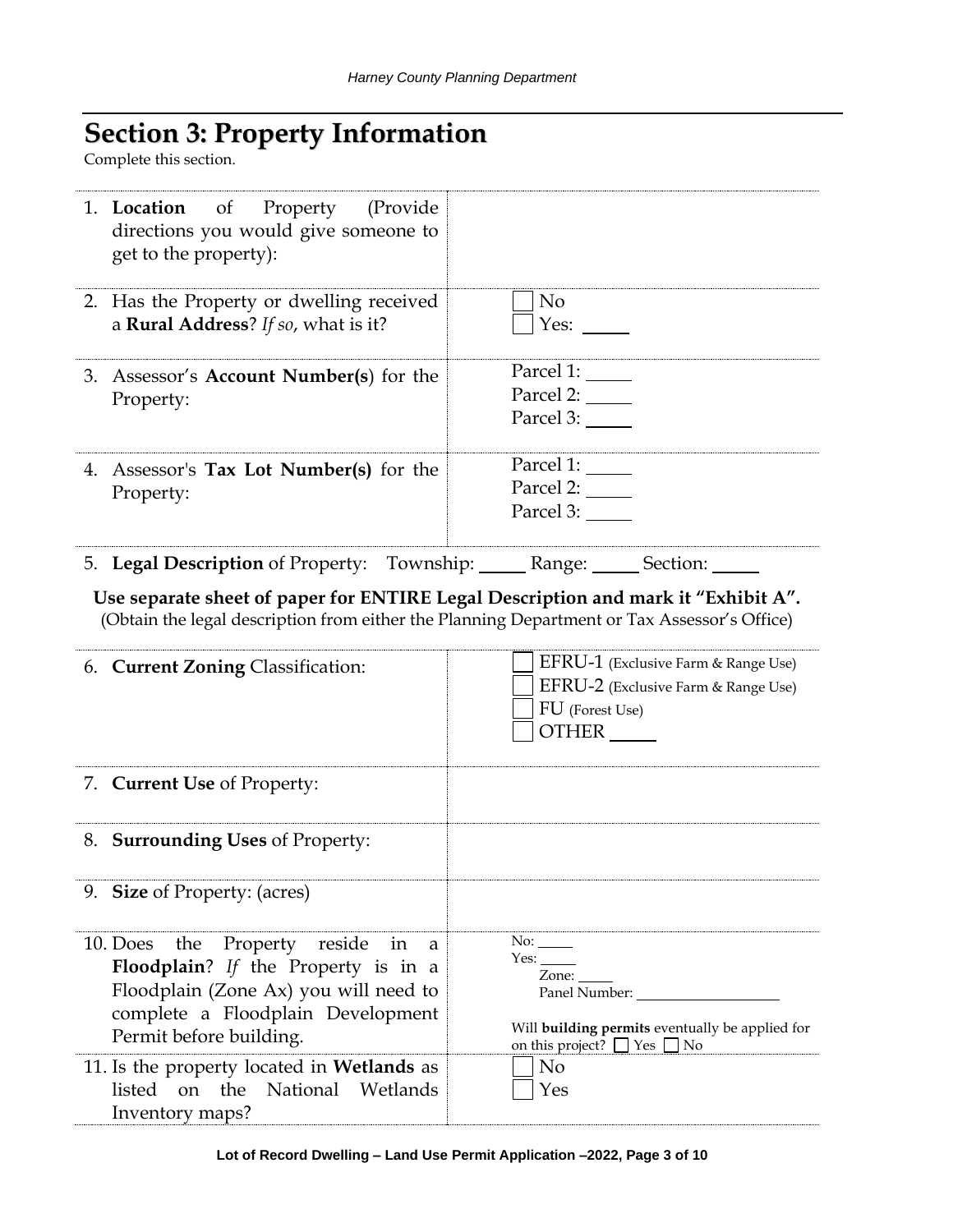| 12. What road provides Access to the<br>Property? (Note: Applicants must<br>present evidence of legal access to any<br>subject parcel proposed<br>for<br>development prior to the issuance of<br>building permits and/or land use<br>permits. (HCZO 4.120))                                     |                                                                                                                                                                                                           |
|-------------------------------------------------------------------------------------------------------------------------------------------------------------------------------------------------------------------------------------------------------------------------------------------------|-----------------------------------------------------------------------------------------------------------------------------------------------------------------------------------------------------------|
| 13. Will the Property need an Access<br>Permit onto a County Road or State<br>Highway? (If so call Eric Drushella,<br>County Road master, 541-573-6232, or<br>ODOT, 541-889-9115).                                                                                                              | N <sub>o</sub><br>Yes, <i>if so</i> please contact the proper<br>authority and provide that documentation<br>with this application.                                                                       |
| 14. Are there any Easements that provide<br>the MAIN ACCESS for the Property<br><b>OR</b> adjacent properties?                                                                                                                                                                                  | Yes, if so please provide the<br>documentation with this application.<br>N <sub>o</sub>                                                                                                                   |
| 15. Does the Applicant hold Title to the<br>Property? If not, what is your interest<br>in the Property?                                                                                                                                                                                         | Yes<br>No No                                                                                                                                                                                              |
| 16. What type of Water Use/Rights is<br>present on this Property? Describe<br>type of Water Use - domestic wells,<br>surface water rights, etc. (Contact Tony<br>Rutherford, Watermaster, OWRD,<br>County Courthouse, 541-573-2591.)                                                            | No water uses/rights present.<br>Yes, there are water uses/rights.<br>Check those that apply and list the<br>number of each:<br>Stock Wells (No. 1994)<br>Domestic Wells (No.<br>Irrigation Wells (No. __ |
| 17. What is the <b>Environmental Health</b> of<br>this Property? (For example: are there any<br>dumpsites, pollutants, etc. which makes this Property<br>environmentally unhealthy?)                                                                                                            | Good<br>Fair<br>Poor, <i>if so</i> , please explain:                                                                                                                                                      |
| 18. Are there any <b>Natural Hazards</b> found<br>on the Property? (Examples of natural hazards are<br>natural floodways and steep slopes. If your proposal for<br>development of a dwelling is on a slope greater than 12%,<br>compliance with the standards under HCZO 4.070 is<br>required.) | No<br>Yes, if so, please explain:                                                                                                                                                                         |
| 19. Are there any <b>Archeological Sites</b> on<br>this Property? (If during construction, remains are<br>uncovered please contact the Harney County Planning<br>Department immediately.)                                                                                                       | No<br>Yes, if so, please describe:                                                                                                                                                                        |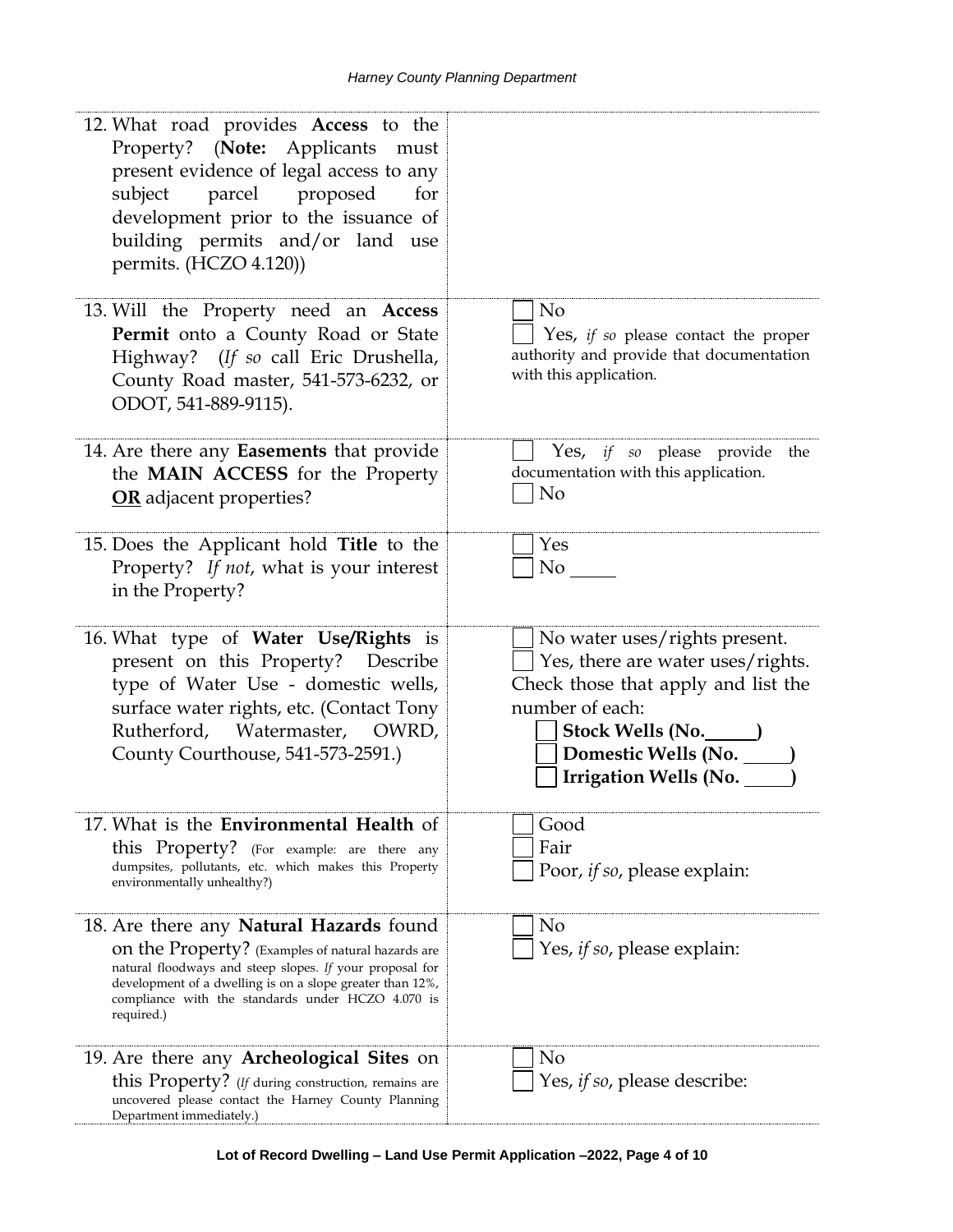20. Is the Property considered a **Legal Lot of Record**? This means that the parcel or lot was created according to required procedures. Mark which description applies and provide documentation (i.e. Property Deed Card – Assessor's Office):

A lot in an existing, duly recorded **subdivision**; or,

A parcel in an existing, duly recorded major or minor land **partition**; or,

An existing unit of land for which a **survey** has been duly filed which conformed to all applicable regulations at the time of filing, or,

Any unit of land **created PRIOR to zoning** and partitioning regulations by deed or metes and bounds description, and recorded with the Harney County Clerk, provided, however that contiguous units of land so created under the same ownership and not conforming to the minimum property size of the underlying zone shall be considered one (1) lot of record.

The **Property does not meet any of the above** descriptions.

21. Projected **timeline** of proposal: (*If* applying for a Conditional Use Permit it should be noted that *if* there is <u>no</u> substantial development begun within 1 year from the date of approval, an extension must be written and approved by the Harney County Planning Commission before the permit expires [the 1 year anniversary date]. There is a limit to one extension.)

22. Provide a **description of proposal**: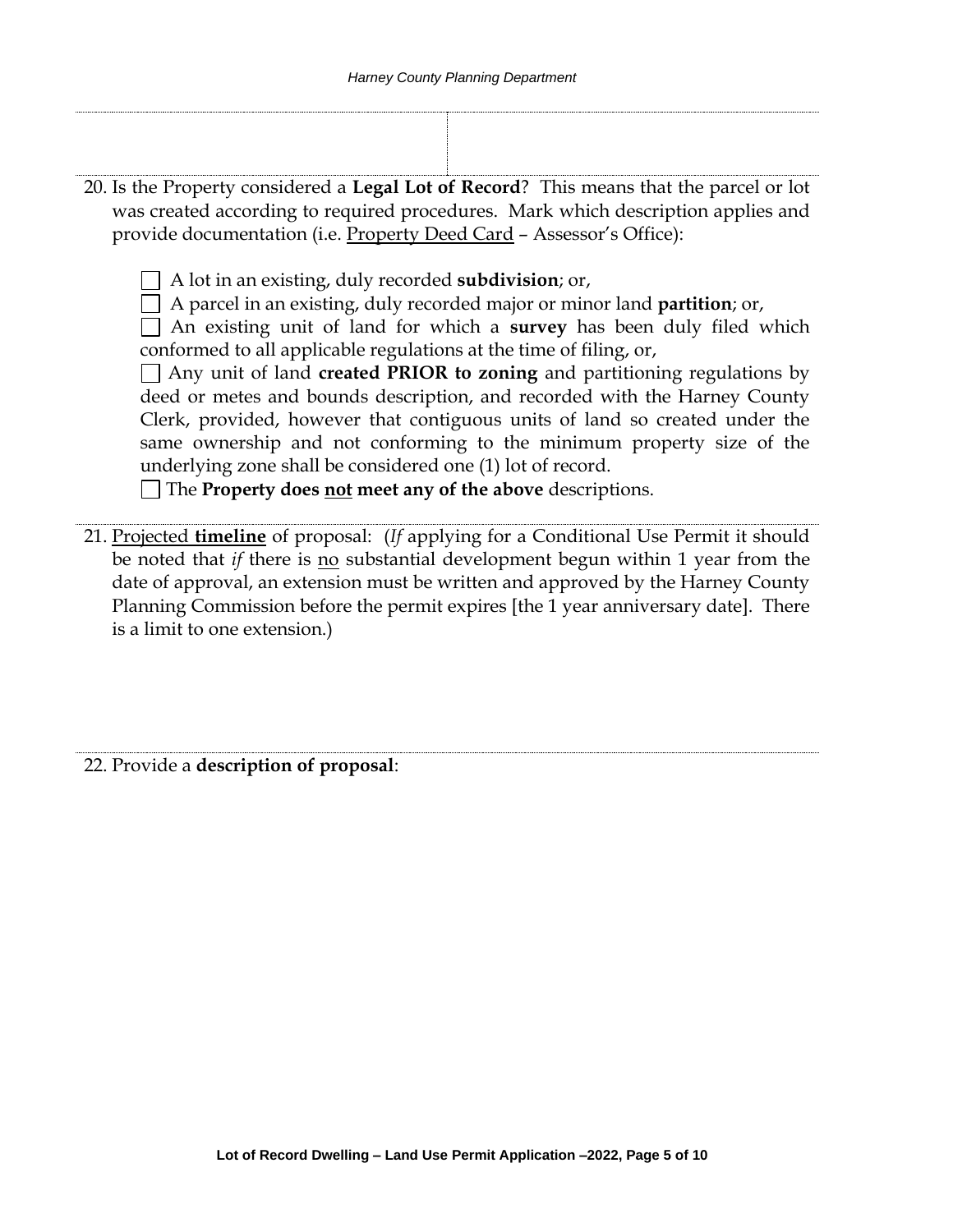# **Section 4: Facilities and Services to Serve Project**

Complete this section.

All facilities and services provided in Harney County are listed below. Please indicate who will provide each facility/service (either public or private) by providing name, address, and phone. For example, *if* a private domestic well were providing the drinking water, the provider would be the property owner.

| <b>Facilities and Services</b>   | Name of Provider, Address and Phone                                               |
|----------------------------------|-----------------------------------------------------------------------------------|
| 23. Potable (drinking)<br>Water: | Private Property Owner, Other                                                     |
| 24. Sanitary Sewage              |                                                                                   |
| Disposal:                        | Private Property Owner,     Other _____                                           |
| 25. Electrical Services:         | Harney Electric Co-op,     Idaho Power                                            |
|                                  | Oregon Trail Electric Co-op, Other                                                |
| 26. Solid Waste (trash):         |                                                                                   |
|                                  |                                                                                   |
| 27. County Roads:                | Harney County Road Department, 266 S. Date, Burns,<br>OR 97720, 541-573-6232      |
| 28. Law Enforcement:             | Harney County Sheriffs Department, 485 N. Court,<br>Burns, OR 97720, 541-573-6156 |
| 29. Structural Fire              | (Currently there is no Rural Fire District in the County to                       |
| Protection:                      | provide structural Fire Protection.)                                              |
| 30. Public Schools:              |                                                                                   |
| 31. Telephone:                   | Centurytel - (800)-637-9843, [ ] Other                                            |

32. Will there be any **undue impacts** on public facilities and services as a result of this land use proposal? (Attach additional pages *if necessary*.) No Yes, *if so*, please explain:

**NOTE:** "Undue impacts" are when the public facilities or services mentioned above will be adversely impacted or reach a point where they can no longer provide adequate levels of service to the general public.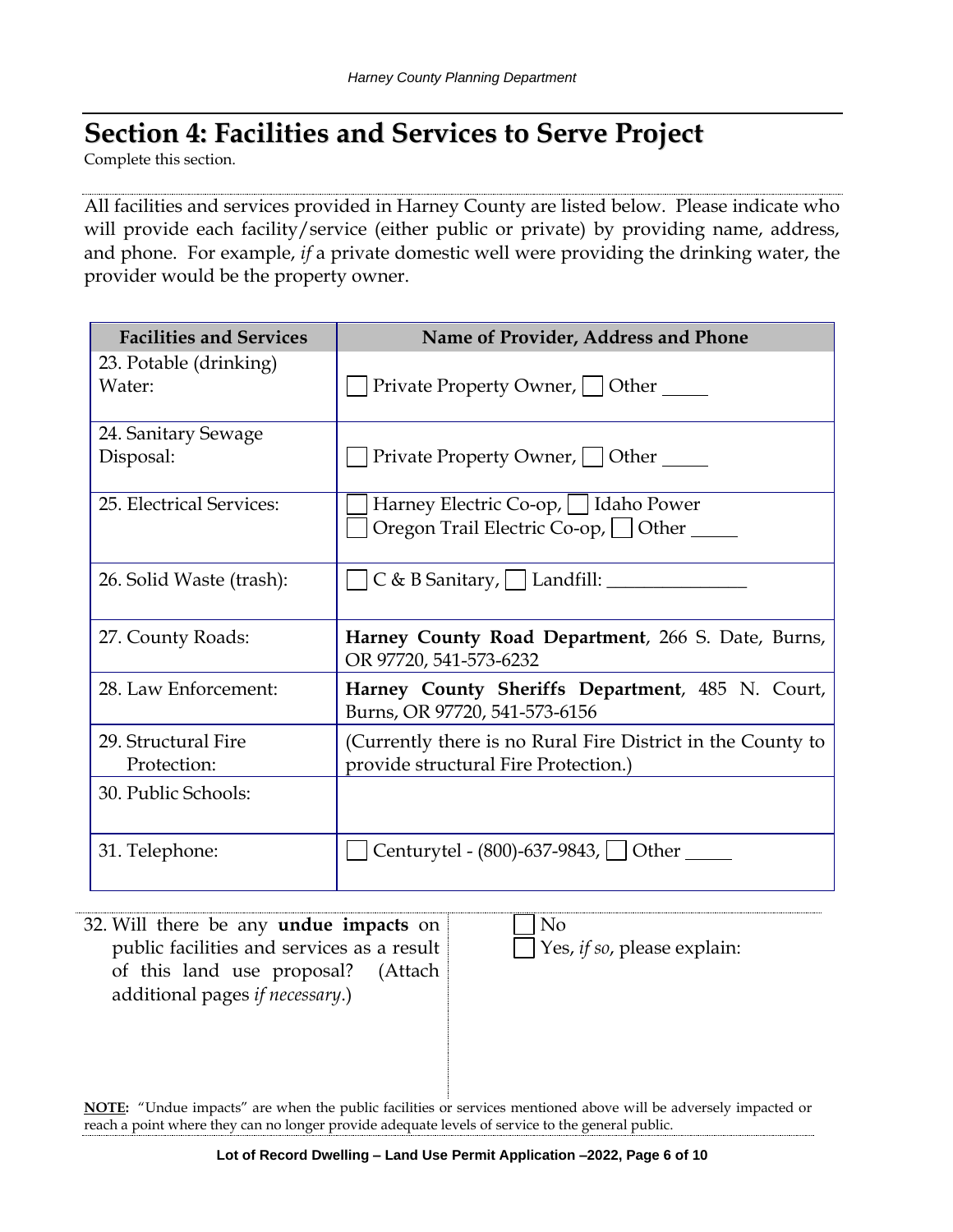# **Section 5: Lot of Record Dwelling**

Complete this section.

| 33. Was the lot or parcel on which the<br>dwelling will be established lawfully<br>acquired<br>created,<br>and<br>owned<br>continuously by the present owner:<br>a. Since prior to January 1, 1985; or<br>b. By devise or intestate succession<br>from a person who acquired and<br>had owned continuously the lot or<br>parcel since prior to January 1, 1985. | Yes, if so please explain in detail.<br>(Use separate sheet: Label it "Exhibit"<br>D" and provide legal documents.)<br>N <sub>o</sub> |
|-----------------------------------------------------------------------------------------------------------------------------------------------------------------------------------------------------------------------------------------------------------------------------------------------------------------------------------------------------------------|---------------------------------------------------------------------------------------------------------------------------------------|
| 34. Does the tract on which the dwelling<br>will be sited include a dwelling?                                                                                                                                                                                                                                                                                   | N <sub>o</sub><br>Yes                                                                                                                 |
| 35. Was the lot or parcel on which the<br>dwelling will be sited part of a tract on<br>November 4, 1993? If so, no other<br>dwelling may exist on another lot or<br>parcel that was part of that tract.                                                                                                                                                         | N <sub>o</sub><br>Yes                                                                                                                 |
| 36. Does the proposed dwelling comply<br>with the provisions of the Harney<br>County Comprehensive Plan and land<br>use regulations and any other relevant<br>provisions of law?                                                                                                                                                                                | Yes, if so please explain in detail.<br>No                                                                                            |
| 37. Does the parcel lie within Big Game<br>Habitat as designated in the Harney<br>County Comprehensive Plan? If so, the<br>siting of the dwelling shall be<br>consistent with the Comprehensive<br>land<br>and<br>Plan<br>regulations<br>use<br>providing protection to the big game<br>habitat resource.                                                       | No<br>Yes                                                                                                                             |
| 38. Is the parcel part of a tract? If so, the<br>remaining portions of the tract are<br>consolidated into a single lot or parcel<br>when the dwelling is allowed.                                                                                                                                                                                               | N <sub>o</sub><br>Yes                                                                                                                 |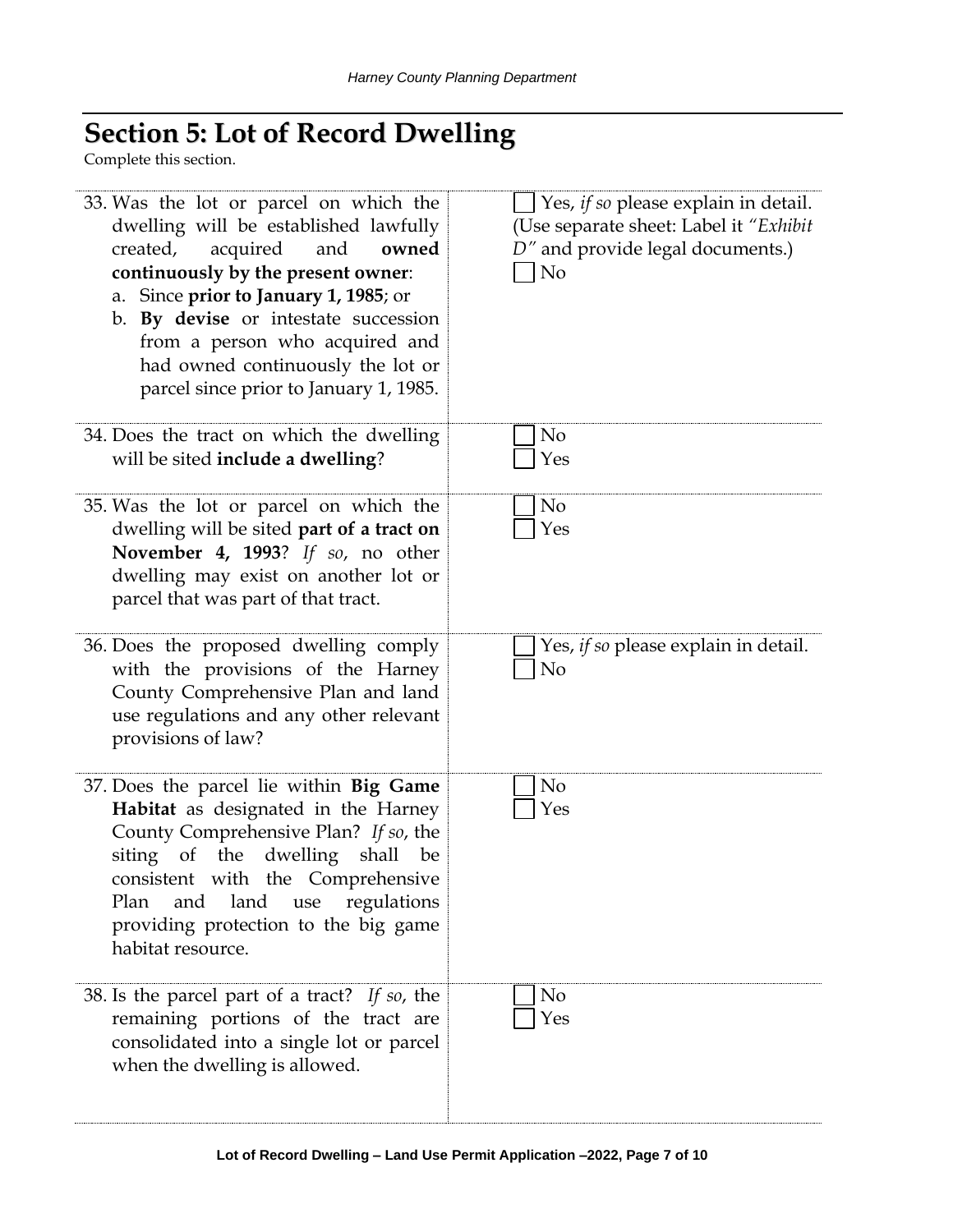# **Section 6: Required Application Materials**

Complete this section.

39. These materials are to be submitted with the application: The proceeding page is to be used as a base for the site plan. This site plan will **show what is or will be on the property**. Additional material may be requested.

| 囟 | Materials to be submitted for ALL types of Applications:                                                                                                                                                                                                                                                                                                                                                                                                                                                                                                                                                                                                                                                                                                                                                                                                                                                                         |
|---|----------------------------------------------------------------------------------------------------------------------------------------------------------------------------------------------------------------------------------------------------------------------------------------------------------------------------------------------------------------------------------------------------------------------------------------------------------------------------------------------------------------------------------------------------------------------------------------------------------------------------------------------------------------------------------------------------------------------------------------------------------------------------------------------------------------------------------------------------------------------------------------------------------------------------------|
|   | a) Completed Application form.<br>Applicable Application fees.<br>b)                                                                                                                                                                                                                                                                                                                                                                                                                                                                                                                                                                                                                                                                                                                                                                                                                                                             |
|   | Site Plan Marked Exhibit B (see proceeding page) to include:<br>C)<br>North Arrow<br>Site area showing <b>Property boundaries</b> and dimensions<br>Proposed and existing <b>structures</b> with dimensions to nearest<br>Property lines.<br>Location of existing wells and water rights.<br>$\bullet$<br>Location of existing <b>septic systems</b> (i.e. tanks, drain fields)<br>$\bullet$<br>Widths and names of roads adjacent to the site as well as existing<br>$\bullet$<br>roads, which provide direct access to the Property.<br>Existing <b>access points</b> (driveways, lanes, etc.)<br>$\bullet$<br><b>Easements</b> and rights-of-ways<br>$\bullet$<br>Existing <i>utility lines</i> (above and below ground)<br>$\bullet$<br>Approximate location of any unusual <b>topographical</b> features<br>Major geographic features<br>Location of <b>all</b> creeks, streams, ponds, springs and other drainage<br>ways. |
|   | d) <b>Quick Print</b> showing property details.<br><b>Contact County</b><br>Property Deed Card - property history.<br>e)<br><b>Assessor Dept -</b><br>The <b>Deed</b> of the Property in question.<br>f)<br>for a copy of these<br>Tax Map - Assessor's map of the Property.<br>g)                                                                                                                                                                                                                                                                                                                                                                                                                                                                                                                                                                                                                                               |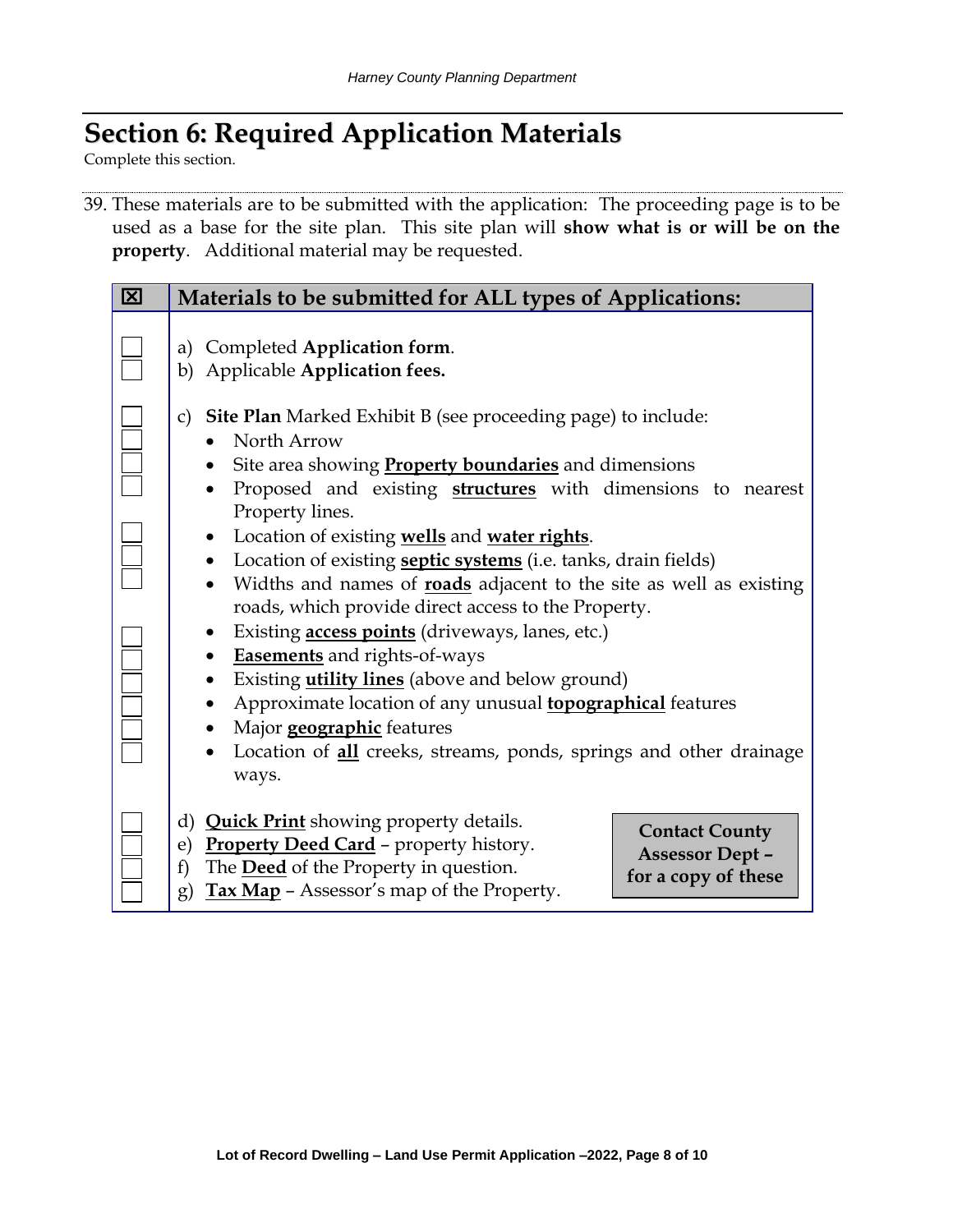



**Lot of Record Dwelling – Land Use Permit Application –2022, Page 9 of 10**